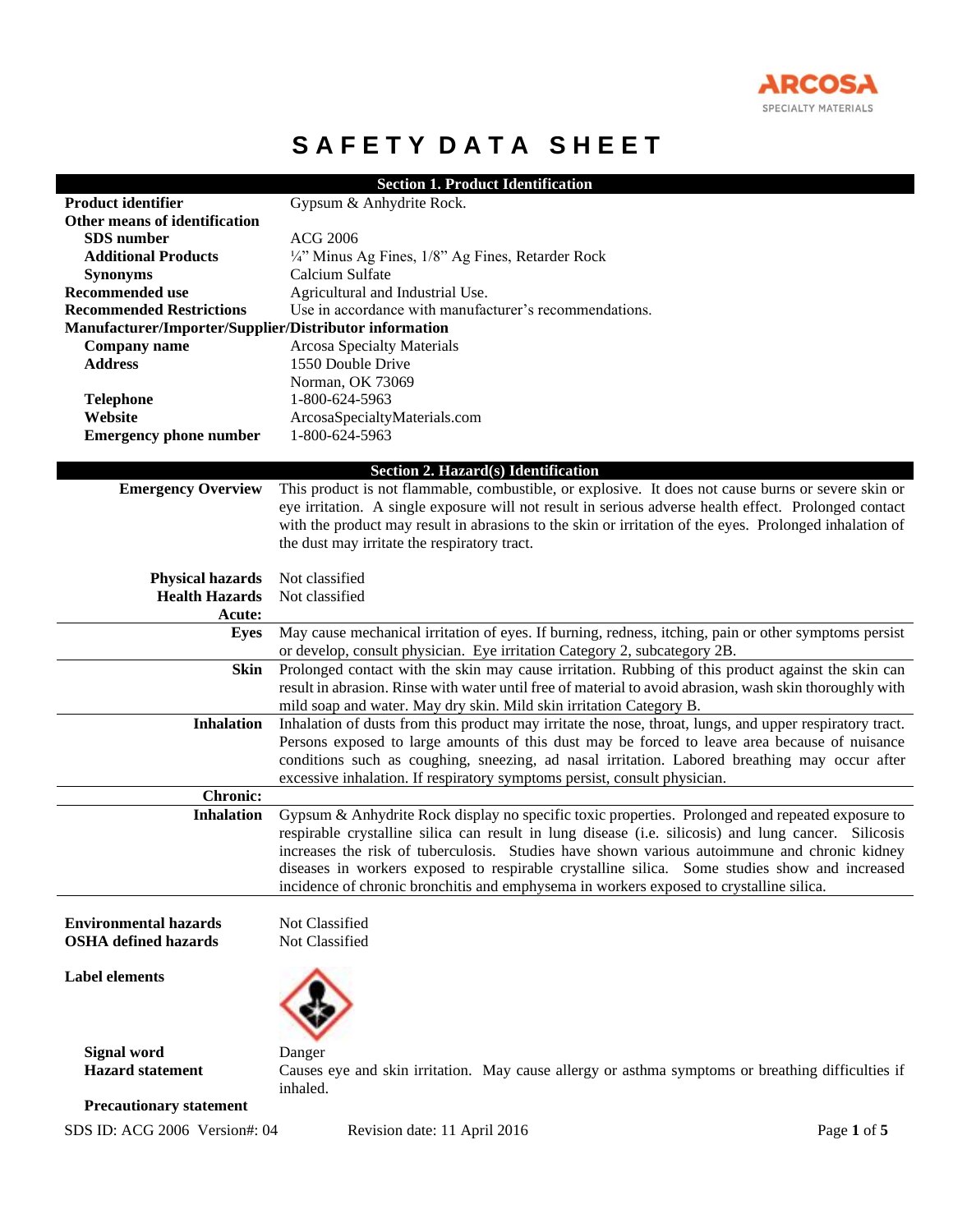

|                 | <b>Prevention</b> Wash hands thoroughly after handling. Wear protective gloves. Avoid breathing dust. Wear  |  |  |
|-----------------|-------------------------------------------------------------------------------------------------------------|--|--|
|                 | respiratory protection.                                                                                     |  |  |
| Response        | If eye irritation persists, if skin irritation occurs, or if experiencing respiratory symptoms: Get medical |  |  |
|                 | advice/attention.                                                                                           |  |  |
|                 | <b>Storage</b> Store as indicated in Section 7.                                                             |  |  |
| <b>Disposal</b> | Dispose of in accordance with local, state, and federal regulations.                                        |  |  |

Hazard(s) not otherwise classified (HNOC) None known.

| <b>Section 3. Composition/Information on Ingredients</b>                  |                   |               |  |
|---------------------------------------------------------------------------|-------------------|---------------|--|
| <b>Mixtures</b>                                                           |                   |               |  |
| <b>Chemical name</b>                                                      | <b>CAS</b> number | $\frac{0}{0}$ |  |
| Calcium Sulfate Dihydrate, Calcium Sulfate Anhydrite<br>13397-24-5<br>>90 |                   |               |  |
| or Dihydrate.Anhydrite blend                                              |                   |               |  |
| Silicon Dioxide (Crystalline Silica)                                      | 14808-60-7        | < 0.025       |  |
| Limestone                                                                 | 1317-65-3         |               |  |
|                                                                           |                   |               |  |

**Composition comments** All concentrations are in percent by weight unless ingredient is a gas.

# **Section 4. First-Aid Measures**

| Eve contact                    | If in eyes: Rinse cautiously with water for several minutes. Remove contact lenses, if present and       |
|--------------------------------|----------------------------------------------------------------------------------------------------------|
|                                | easy to do. Continue rinsing. If eye irritation persists: Get medical advice/attention.                  |
| Skin                           | If on skin: Wash with plenty of water/mild soap and water. Specific treatment: see supplemental first    |
|                                | aid instruction on label. If skin irritation occurs: Get medical advice/attention. Take off contaminated |
|                                | clothing and wash it before reuse.                                                                       |
| <b>Inhalation</b>              | If inhaled: If breathing is difficult, remove person to fresh air and keep comfortable for breathing. If |
|                                | experiencing respiratory symptoms: Call a doctor.                                                        |
| Ingestion                      | May cause temporary irritation of throat and stomach and gastrointestinal tract.                         |
| <b>Most Important</b>          | Under normal conditions of intended use, this product is not expected to be a health risk. Dust may      |
| symptoms/effects, acute and    | irritate throat and respiratory system and cause coughing.                                               |
| delaved                        |                                                                                                          |
| <b>Indication of Immediate</b> | Provide general supportive measures and treat symptomatically.                                           |
| medical attention and special  |                                                                                                          |
| treatment needed               |                                                                                                          |
| <b>General information</b>     | Ensure that medical personnel are aware of the material(s) involved.                                     |

| <b>Section 5. Fire and Explosion Hazard Data</b> |                                                                                              |             |
|--------------------------------------------------|----------------------------------------------------------------------------------------------|-------------|
| <b>Flash Point</b>                               | Non-combustible.                                                                             |             |
| <b>Auto Ignition</b>                             | Not applicable.                                                                              |             |
| <b>Flammable limit</b>                           | Not applicable.                                                                              |             |
|                                                  |                                                                                              |             |
| <b>Fire Extinguishing Media</b>                  | Use extinguishing media appropriate for surrounding fire.                                    |             |
| <b>Special Fire-fighting Procedures</b>          | Wear proper personal protective equipment as listed in Section 8.                            |             |
| <b>Hazardous combustion procedures</b>           | Not applicable                                                                               |             |
| <b>Explosion Hazards</b>                         | None known.                                                                                  |             |
|                                                  |                                                                                              |             |
| <b>Section 6. Accidental Release Measures</b>    |                                                                                              |             |
| <b>Methods and materials for containment</b>     | Remove by dry sweeping or vacuum. Avoid creating excessive dust. It is recommended           |             |
| and cleaning up                                  | that gloves and a mask be worn while cleaning the spill. If already mixed with water,        |             |
|                                                  | scrape up and place in container. Wear appropriate protective equipment as described in      |             |
|                                                  |                                                                                              |             |
|                                                  | Sections $7 & 8$ .                                                                           |             |
| <b>Environmental Precautions</b>                 | Dispose of material in accordance with all applicable federal, state, and local regulations. |             |
|                                                  | Can be disposed as an inert solid in a landfill.                                             |             |
|                                                  |                                                                                              |             |
| SDS ID: ACG 2006 Version#: 04                    | Revision date: 11 April 2016                                                                 | Page 2 of 5 |
|                                                  |                                                                                              |             |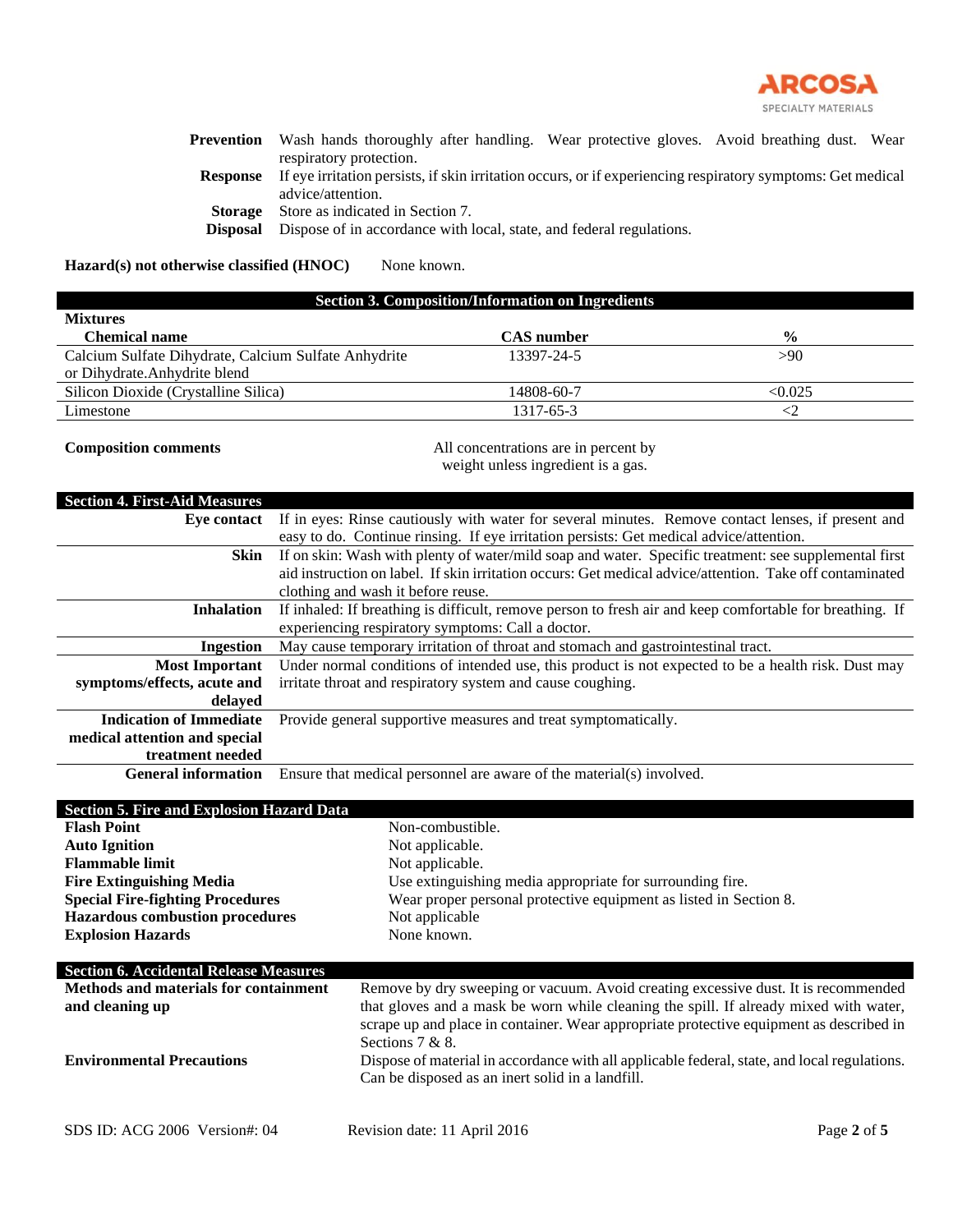

#### **Section 7. Handling and Storage**

| <b>Precautions for safe handling</b>                           | Avoid contact with skin and eyes. Do not breathe dust. Use only in well ventilated areas. A NIOSH<br>approved dust mask or filtering face piece is recommended in poorly ventilated areas or when<br>permissible exposure limits may be exceeded. When using, do not eat or drink. Wash hands before<br>eating, drinking or smoking. |
|----------------------------------------------------------------|--------------------------------------------------------------------------------------------------------------------------------------------------------------------------------------------------------------------------------------------------------------------------------------------------------------------------------------|
| Conditions for safe storage,<br>including an incompatibilities | Store in a cool dry well ventilated area.                                                                                                                                                                                                                                                                                            |

# **Section 8. Exposure Controls/Personal Protection**

#### **Occupational exposure limits**

#### **US. OSHA table Z-1 Limits for Air Contaminants (29 CFR 1910.1000**

| <b>Components</b>                                                        | Tvpe | Value                                 | Form                       |
|--------------------------------------------------------------------------|------|---------------------------------------|----------------------------|
| PEL<br>Gypsum, Anhydrite or Gypsum/Anhydrite Blend<br>Crystalline Silica | TWA  | $15 \text{ mg/m}$<br>$5 \text{ mg/m}$ | Respirable.<br>Respirable. |

### **US. ACGIH Threshold Limit Values**

| <b>Components</b>                           | Type       | Value                | Form                |
|---------------------------------------------|------------|----------------------|---------------------|
| Gypsum, Anhydrite or Gypsum/Anhydrite Blend | TWA        | $5 \text{ mg/m}$     | Inhalable fraction. |
| Crystalline Silica                          | <b>TWA</b> | $0.025 \text{ mg/m}$ | Respirable.         |

#### **US. NIOSH: Pocket Guide to Chemical Hazards**

| Type       | Value             | Form       |
|------------|-------------------|------------|
| <b>TWA</b> | $10 \text{ mg/m}$ | Respirable |
| <b>TWA</b> | $0.05$ mg/m $3$   | Respirable |
|            |                   |            |

**Engineering Controls** Ventilate to keep exposures below TLV requirements of the individual ingredients. General ventilation is expected to be satisfactory. Use local exhaust ventilation if necessary to control dust. **Respiratory protection** one required where adequate ventilation conditions exist. A NIOSH approved dust mask or filtering face piece is recommended in poorly ventilated areas or when permissible exposure limits may be exceeded. Consult with respirator manufacturer to determine respirator selection, use, and limitations.

|                                  | <b>Section 9. Physical and Chemical Properties</b> |             |
|----------------------------------|----------------------------------------------------|-------------|
|                                  |                                                    |             |
| <b>Appearance</b>                | White                                              |             |
| <b>Physical state</b>            | Powder/Solid                                       |             |
| <b>Melting Point</b>             | Not applicable.                                    |             |
| <b>Freezing Point</b>            | Not applicable.                                    |             |
| Odor                             | Low                                                |             |
| <b>Odor threshold</b>            | Not determined.                                    |             |
| <b>Flash point</b>               | Non-combustible.                                   |             |
| <b>Flammability limits</b>       | Not applicable.                                    |             |
| Solubility (in water) $(g/100g)$ | < 0.4                                              |             |
| Initial boiling point            | Not applicable                                     |             |
| <b>Boiling Range</b>             | Not applicable.                                    |             |
| <b>Specific gravity</b>          | $2.3 - 2.7$                                        |             |
| pH                               | Not applicable                                     |             |
| Vapor pressure                   | Not applicable.                                    |             |
| <b>Vapor density</b>             | Not applicable.                                    |             |
| <b>Auto-ignition temperature</b> | None.                                              |             |
| <b>Evaporation rate</b>          | Not applicable.                                    |             |
| SDS ID: ACG 2006 Version#: 04    | Revision date: 11 April 2016                       | Page 3 of 5 |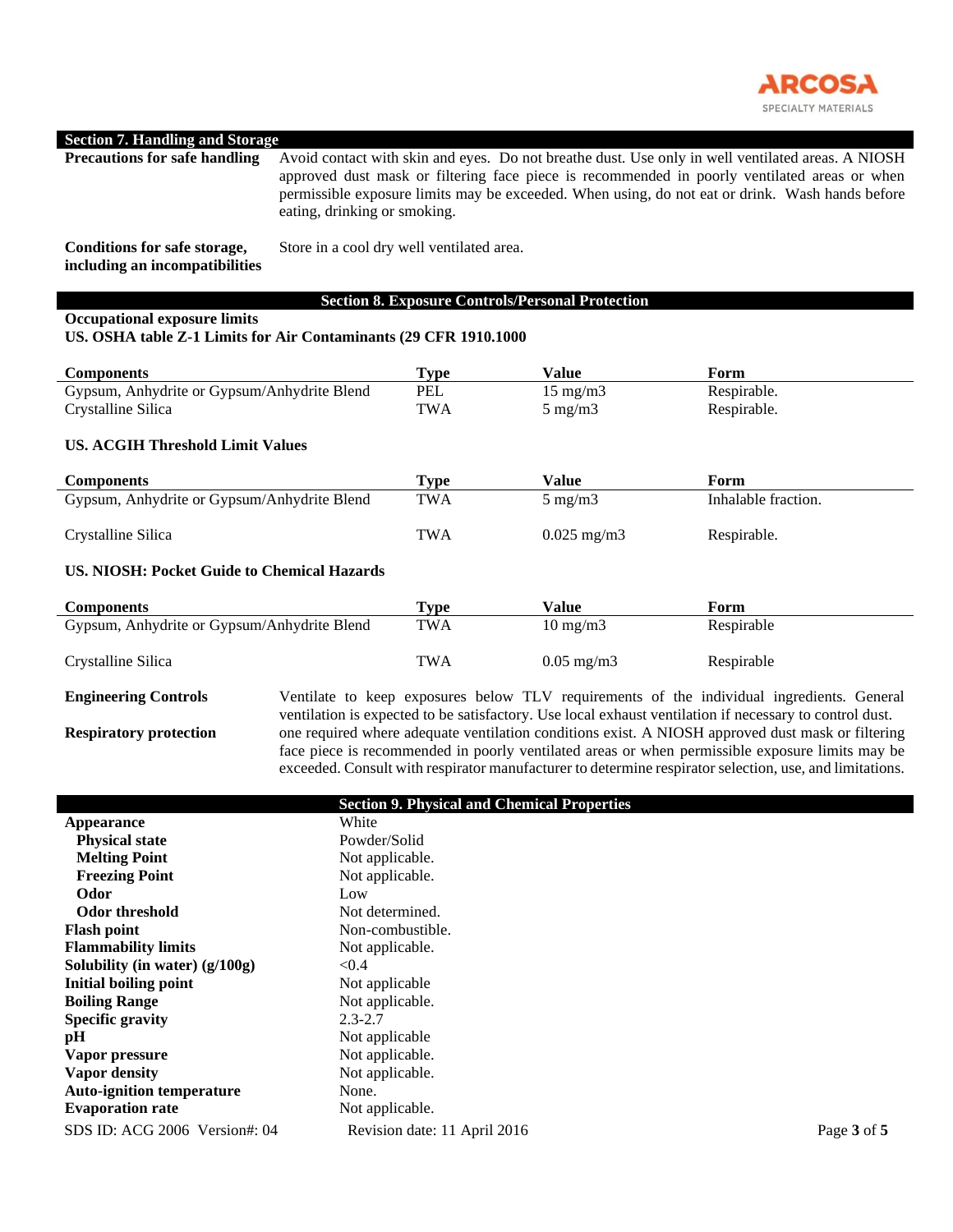

| <b>Viscosity</b><br><b>Upper flammability limit</b><br><b>Lower flammability limit</b><br><b>Decomposition temp</b>                                                      | Not applicable.<br>Not determined.<br>Not determined.<br>Not applicable.                                                                                                                                                                                                                                              |             |
|--------------------------------------------------------------------------------------------------------------------------------------------------------------------------|-----------------------------------------------------------------------------------------------------------------------------------------------------------------------------------------------------------------------------------------------------------------------------------------------------------------------|-------------|
| <b>Conditions of reactivity</b><br><b>Chemical stability</b><br><b>Conditions to avoid</b><br><b>Hazardous decomposition products</b><br><b>Hazardous polymerization</b> | <b>Section 10. Chemical Stability and Reactivity</b><br>Reacts with water and produces large amounts of heat (normal condition of use).<br>Stable at normal storage conditions and temperature.<br>Not applicable.<br>Not applicable.<br>Will not occur                                                               |             |
| Information on likely routes of exposure<br><b>Acute effects</b><br><b>Chronic effects</b>                                                                               | <b>Section 11. Toxicological Information</b><br>No known acute toxicological effects<br>Crystalline silica: Exposures to respirable crystalline silica are not expected during the<br>normal use of this product; however, levels must be determined by in-house workplace<br>hygiene testing.                        |             |
| Ecotoxicity                                                                                                                                                              | <b>Section 12. Ecological Information</b><br>The material shows no bioaccumulation or food chain concentration toxicity potential.                                                                                                                                                                                    |             |
| <b>Disposal procedure</b>                                                                                                                                                | <b>Section 13 Disposal Considerations</b><br>Dispose of product and packaging material in accordance with all applicable federal, state,<br>and local regulation. Can be disposed as an inert solid in a landfill. Slurry may plug drains.<br>Do not dispose of directly in waterways or sewers. Recycle responsibly. |             |
| <b>Department of Transportation (DOT)</b><br><b>Requirements</b>                                                                                                         | <b>Section 14. Transport Information</b><br>This product is not regulated as a hazardous material by the United States (DOT)<br>transportation regulations.                                                                                                                                                           |             |
| <b>Canadian Transportation of</b><br>dangerous goods                                                                                                                     | Not regulated as dangerous goods.                                                                                                                                                                                                                                                                                     |             |
| UN#                                                                                                                                                                      | None, Not regulated as dangerous goods.                                                                                                                                                                                                                                                                               |             |
| <b>ADNR</b>                                                                                                                                                              | None.                                                                                                                                                                                                                                                                                                                 |             |
| <b>RID/ADR:</b>                                                                                                                                                          | Not classified.                                                                                                                                                                                                                                                                                                       |             |
| <b>Environmental hazards</b>                                                                                                                                             | None.                                                                                                                                                                                                                                                                                                                 |             |
| <b>Annex II of MARPOL 73/78</b>                                                                                                                                          | Not applicable                                                                                                                                                                                                                                                                                                        |             |
| <b>International bulk chemical code</b>                                                                                                                                  | Not applicable                                                                                                                                                                                                                                                                                                        |             |
| <b>U.S. EPA's Toxic Substance Control</b><br><b>Act Chemical Substance Inventory</b>                                                                                     | <b>Section 15 Regulatory Information</b><br>Not listed as reportable quantity or regulated quantity in SARA Title III Sections 302, 304,<br>and 313. CAA Section 112® Regulated Chemicals for Accidental Release Prevention,<br>CERLA Hazardous Substances, and RCRA Hazardous Waste.                                 |             |
| <b>Canadian Controlled Product</b><br><b>Regulations</b>                                                                                                                 | Crystalline Silica: IDL* Item #1406 Classification: D2A.                                                                                                                                                                                                                                                              |             |
| SDS ID: ACG 2006 Version#: 04                                                                                                                                            | Revision date: 11 April 2016                                                                                                                                                                                                                                                                                          | Page 4 of 5 |